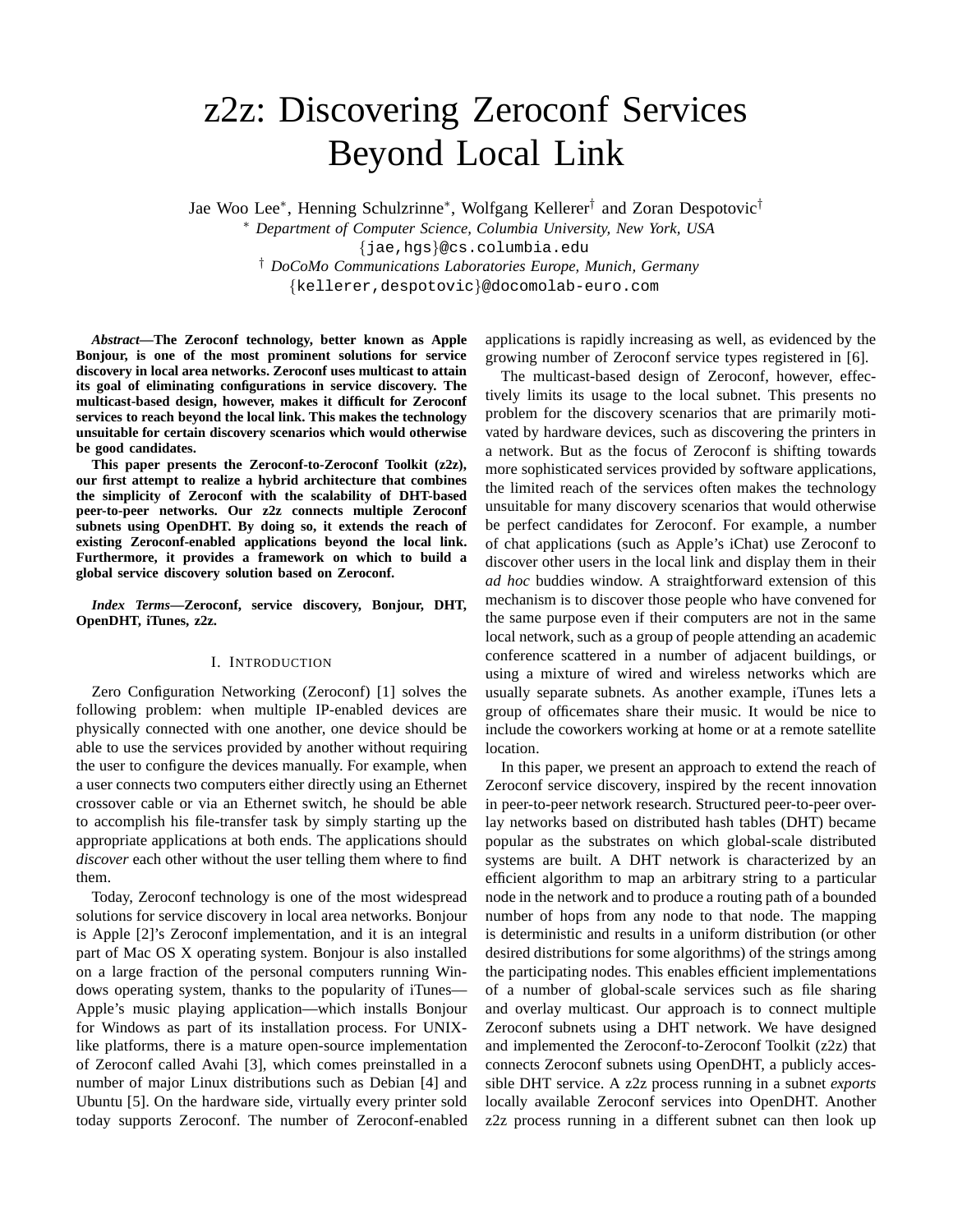the services in OpenDHT, and *import* them into its own local network as if they had originated locally. Such imported services are indistinguishable from the real local services in the eyes of the applications, and thus the imported services simply show up along with other locally available services in the existing, unmodified Zeroconf-enabled applications.

Our contributions are twofold. First, we propose a hybrid architecture that combines the ease of Zeroconf with the scalability of DHT-based peer-to-peer networks. Second, we developed a practical tool that can extend the reach of any existing Zeroconf-enabled application without modification. The modular software design also makes it a suitable framework on which to build a global service discovery system based on Zeroconf.

The remainder of the paper is organized as follows. Section II starts with background information on Zeroconf and OpenDHT, and ends with an architecture overview of z2z. Section III describes the usage of the z2z command line executable, provides a message flow based explanation of how it works, and finally delves into the implementation detail. Section IV lists related work. Lastly, Section V discusses possible future directions of this effort.

# II. BACKGROUND AND APPROACH

# *A. Zeroconf, mDNS, DNS-SD, and Bonjour*

There is some confusion about what exactly the term Zeroconf means. The term came from the IETF Zero Configuration Networking Working Group [7], which was chartered to develop a requirements specification for networking in the absence of configuration and administration. The working group identified three requirements for zero configuration networks:

- 1) IP address assignment without a DHCP server;
- 2) Host name resolution without a DNS server;

3) Local service discovery without any rendezvous server. For the first requirement, the working group produced the selfassigned link-local addressing standard (RFC 3927) [8], which is implemented in major operating systems today. The working group never reached a consensus regarding the second and third requirements, and it became inactive without producing any further specification.

Meanwhile, Apple introduced *Bonjour*. Bonjour is the implementation of Multicast DNS (mDNS) [9] and DNSbased Service Discovery (DNS-SD) [10] protocols, which are Apple's proposals for the second and third requirements of Zeroconf. As Bonjour became widespread, the term Zeroconf became synonymous with the abstraction that Bonjour implements, namely the mDNS and DNS-SD protocols. Our use of the term Zeroconf is in this spirit.

The self-assigned link-local addressing described in RFC 3927 establishes the foundation for Zeroconf by ensuring that IP networking is functional as long as the link layer is present. This aspect of Zeroconf is not relevant in our discussion of z2z, however, since we assume that the subnets are connected to the Internet.

The second requirement of Zeroconf is satisfied by mDNS. An mDNS daemon is essentially a DNS server. It uses the same DNS record types and the same packet layout. In fact, an application querying for a DNS record would not be able to tell whether a response came from mDNS or a conventional unicast DNS server. There are, however, a few important differences:

- mDNS is run by *every* host in a local link whereas a conventional DNS system runs on a single server host.
- Queries are sent via multicast to all hosts in the local link using UDP port 5353 instead of 53, the conventional port for DNS.
- All mDNS record names must end in ".local.". The resolution of such names are routed to mDNS by the operating system.

A mDNS daemon provides local host name resolution using A type records. For example,

```
Toms-Computer.local. A 160.39.243.99
```
DNS-SD, together with mDNS, satisfies the third requirement of Zeroconf. DNS-SD defines the naming conventions for PTR, SRV, and TXT records carried by mDNS daemons. PTR records are used to enumerate the service instances of a particular type. The service instances are mapped to the host names and port numbers using SRV records. TXT records accompany the SRV records in order to provide additional information about the service instances. The following example illustrates this concept:

```
_daap._tcp.local. PTR
   Tom's Music._daap._tcp.local.
_daap._tcp.local. PTR
   Joe's Music._daap._tcp.local.
Tom's Music._daap._tcp.local. SRV
    0 0 3689 Toms-Computer.local.
Tom's Music._daap._tcp.local. TXT
    "Version=196613" "Password=false"
    "Media Kinds Shared=3"
```
Toms-Computer.local. A 160.39.243.99

This is a textual representation (edited for clarity) of a few DNS records produced by Apple's iTunes music player application when its music sharing option is enabled. The PTR records are used to enumerate the two service *instances* (Tom's Music and Joe's Music) that are currently available in the local network for the "\_daap.\_tcp" service *type*. The host name and port number for a specific service instance (Tom's Music in this case) is provided by a SRV record. A TXT record with the same name as the SRV record carries additional information about the service instance. Finally, an A record maps the local host name to an IP address.

The mDNS daemons running on each host in a local link collectively store and manage the PTR, SRV, TXT, and A records for the services registered in the local subnet. The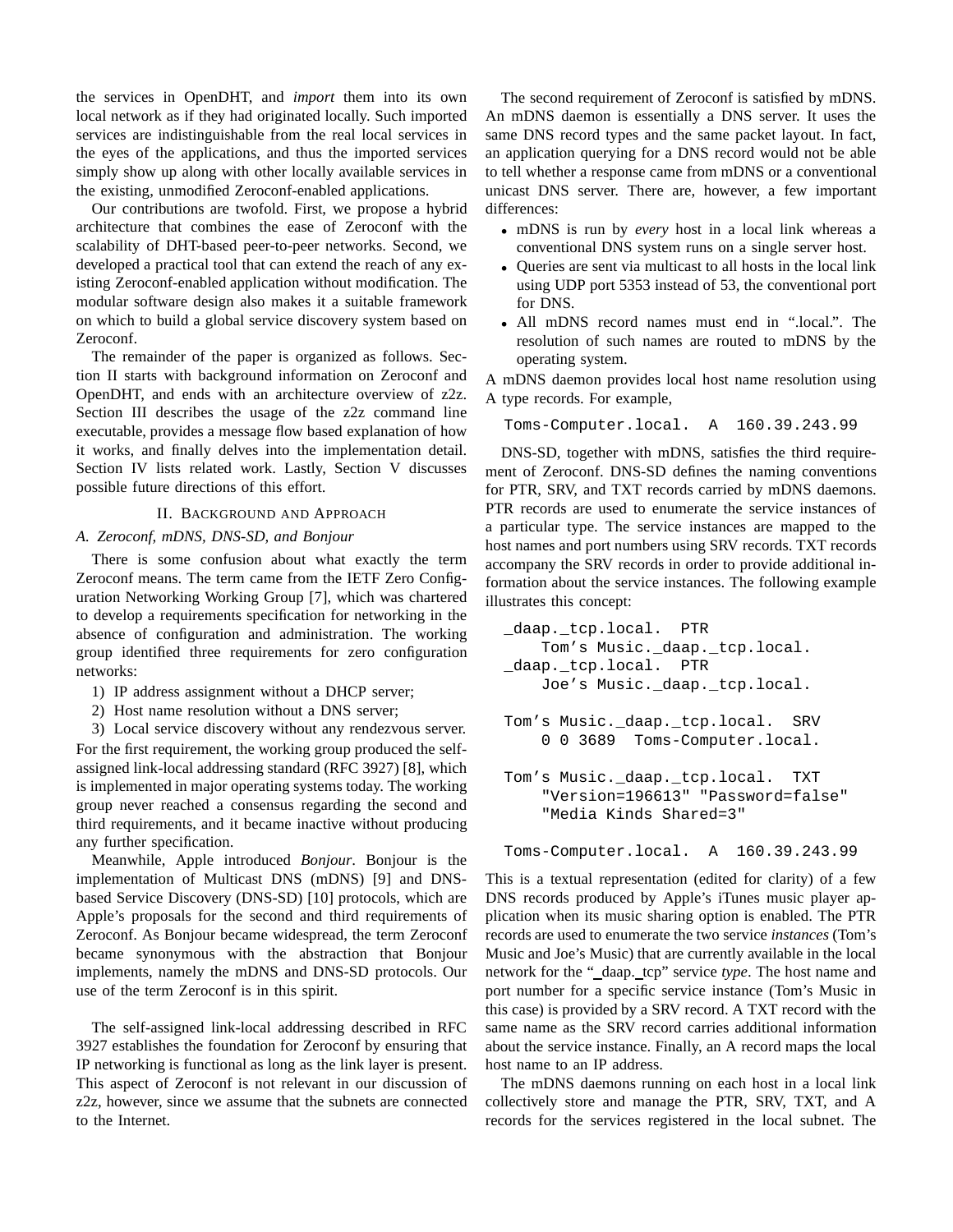queries and the answers are then exchanged via link-local multicast.

# *B. OpenDHT*

OpenDHT is a publicly accessible DHT service [11], [12]. It consists of 200–300 globally distributed hosts running the Bamboo DHT algorithm [13]. Each host also acts as a client gateway exposing a simple *put* and *get* interface. From a client application's point of view, it is simply a remote storage facility where the client application can *put* or *get* key-value pair data items.

The *put* and *get* operations are performed via XML RPC [14]. This black-box approach greatly simplifies application development because the client applications do not need to integrate DHT access libraries. On the flip side, since OpenDHT does not reveal the nodes in the DHT routing path, it is difficult to implement an application that uses such information, such as an overlay multicast built atop a DHT substrate [15].

We chose OpenDHT for the initial implementation of z2z, mainly because of its ease of use. OpenDHT is sufficient for our current use of DHT, which is limited to storing and retrieving service announcements. Other DHT algorithms and implementations can easily be substituted in the future when OpenDHT no longer satisfies our needs.

Any OpenDHT node can act as a gateway to which a client application sends a put or get request, but for the best performance, a gateway node should be chosen so that it is close to the client host in terms of the network topology. For locating the nearest gateway, OpenDHT uses an overlay anycast service called OASIS [16]. Our z2z uses the OASIS mechanism by default, but it also lets the user specify a particular OpenDHT gateway as a command line option.

# *C. Architecture Overview of z2z*

The basic design of z2z is simple. A z2z process running in a Zeroconf subnet gathers all the service announcements of a particular type (specified by the user) and *exports* them into OpenDHT. Another z2z process running in a different subnet can then *import* those services by *getting* those announcements from OpenDHT and register them in its own subnet as if they had originated locally. Figure 1 depicts such a scenario. Multiple z2z processes can be present in a single subnet as well. Section V discusses this case.

Since each data item in OpenDHT is a key-value pair, z2z associates a key with each service item that it exports into OpenDHT. By default, z2z uses the service name as the key (after prepending it with "z2z.opendht." to avoid name collision in OpenDHT). For example, an iTunes music share might be exported by z2z under the key, "z2z.opendht.Tom's Music", where "Tom's Music" is the name under which Tom is sharing his music library in iTunes. Section III-A explains this in more detail.

# III. DESIGN AND IMPLEMENTATION

The current version of z2z is a command line program written in Java. This section starts with a few examples of



Fig. 1. *Two Zeroconf subnets A and B are exchanging local services with each other. Of course, z2z is not limited to only two subnets. Any number of subnets can export and import services to and from OpenDHT using z2z.*

command line usage to explain the basics. Then it shows how z2z works under the hood by following the message flows when exporting and importing service items. Finally we discuss some of the issues we encountered in implementing z2z.

### *A. Usage Examples*

z2z exports local Zeroconf service announcements to OpenDHT, which then can be imported by other z2z processes anywhere in the world. For example:

```
z2z --export:opendht _daap._tcp
```
will export the iTunes music shares found in the local network to OpenDHT. When exporting to OpenDHT, z2z always stores each service using its service name as the key. For example, if one of the music shares exported by the command above is "Joe's Music", Joe's friend in a different network who wants to listen to Joe's music needs to issue the following command:

```
z2z --import:opendht --key "Joe's Music"
```
indicating that he wants to bring in any service stored under the name "Joe's Music". (If Joe's music share was passwordprotected, the friend should use as key "Joe's Music PW" because iTunes adds the postfix to the service name of a protected share.) Also, any character that is neither a letter nor a digit will not be used in matching the key, and the comparison is case-insensitive, so the command above is same as:

```
z2z --import:opendht --key "joesmusic"
```
It is also possible to tell the exporter to use additional keys in addition to the service's own service name:

```
z2z --export:opendht _daap._tcp
    --key "music from office network"
```
will make z2z export the local iTunes shares not only under their own service names but also under the string "music from office network". This lets an employee working at home issue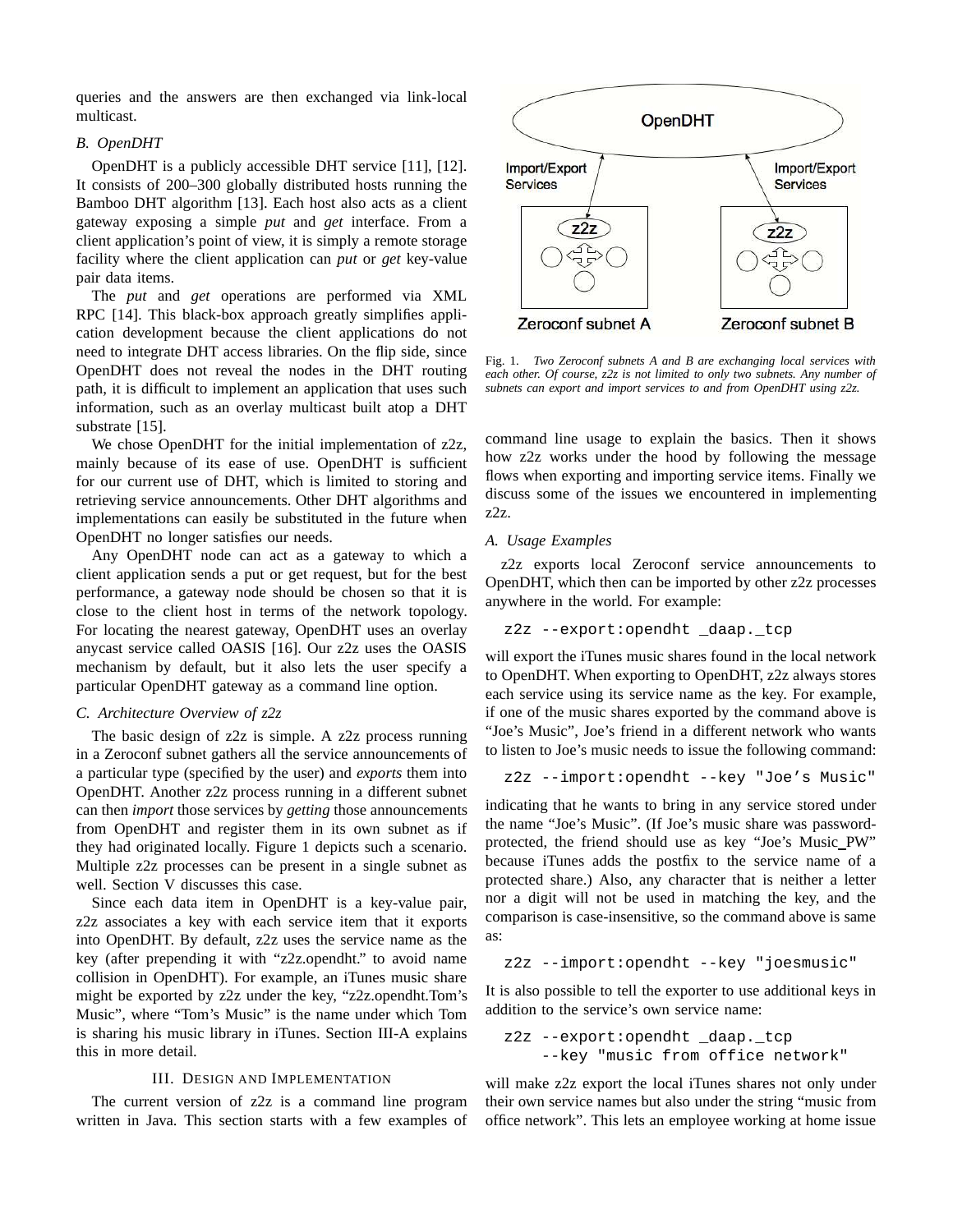

Fig. 2. *(1) z2z discovers a service instance of the type daap. tcp by issuing a PTR query; (2) The service instance is further resolved to obtain the host name, IP address, and other additional information, using SRV, A, and TXT queries; (3) z2z constructs a key-value pair from the information and sends a put message to OpenDHT.*

the following command to bring in *all* music shares of his office network.

```
z2z --import:opendht
    --key "music from office network"
```
Multiple keys are also allowed in the command line, in which case z2z will store multiple records in OpenDHT for the same service, one for each specified key.

### *B. Message Flow*

*1) Exporting:* Figure 2 shows how z2z exports a service announcement to OpenDHT. First, z2z sends out a PTR query via multicast to discover service instances of the type daap. tcp. In Bonjour parlance, this is called *browsing*, and it is performed by calling a Bonjour API function. Tom's iTunes music share is shown here as the example service instance discovered.

The discovered instance is then *resolved* in order to obtain the details of the service. This is also done by calling a Bonjour API function, which makes SRV and TXT queries to obtain the local host name, port number, and any other additional information about the service stored in the TXT record. (Figure 2 has the Password attribute as an example of what is stored in the TXT records.) In a normal Zeroconf service discovery situation, the IP address is not needed since the local host name can identify the host in the local network. However, since the service information that z2z exports to OpenDHT can be used from anywhere on the Internet, the local host name is not sufficient to locate the host. For this reason, z2z resolves the local host name to its IP address and includes it in the service information that it publishes to OpenDHT. Currently z2z does not export the service if the IP address is in the private address space [17]. A future version will address this issue (Section V).

Once z2z obtains all the relevant information about a service instance, it makes a *put* call into OpenDHT in order to store the service item under the specified keys (as explained in

Fig. 3. *(1) z2z retrieves a service item from OpenDHT by sending a get message for the key "tomsmusic". (2) The service item is registered as if it had originated locally. This is done by inserting PTR, SRV, TXT, and A records into the local mDNS daemon.*

Section III-A). Each data item in OpenDHT has a Time-To-Live (TTL) value associated with it. A record is expired in OpenDHT unless it is refreshed with its TTL. Sending the *put* message again refreshes the record. Thus, z2z keeps sending the put request to OpenDHT as long as the service instance is present in the local network. The TTL of the service item and the interval by which z2z resends the put request are by default 5 minutes and 60 seconds, respectively, and they can be changed using the command line parameters.

*2) Importing:* Figure 3 shows another z2z process in another network importing Tom's music share that had been previously exported. First, z2z makes a *get* call to OpenDHT to retrieve the records stored under the key, "tomsmusic". z2z then *registers* the retrieved service into its local network. All the hosts in the network (including the same host on which the z2z process is running) will see the service as if it had originated from the local network, i.e., the iTunes applications running on this network will show "Tom's Music" as one of the shared music libraries in the network. This is accomplished by the Bonjour API functions that inject PTR, SRV, TXT, and A records into the local mDNS daemon.

Note that an A type record for a *fake* host name is added to mDNS. (We use names such as "\_remote-160.39.243.99.local.", but any name can be used as long as it ends with ".local." and does not conflict with other host names in the local network.) This record points to the remote IP address of the machine that is actually providing the service. This trick of registering a remote service masquerading as a local one is called *proxy registering* in Bonjour terminology.

It is tricky to manage the lifetime of an imported service because the only way to learn that the service has been expired from OpenDHT is to try to *get* it. The approach taken by z2z is as follows. z2z keeps making *get* calls cycling through the keys specified by the user. There can be multiple keys and for each key there can be multiple service items. For each service item retrieved, it imports it if it is a new service. If an already imported service is retrieved again, it updates its refresh time-stamp. There is a thread that collects stale services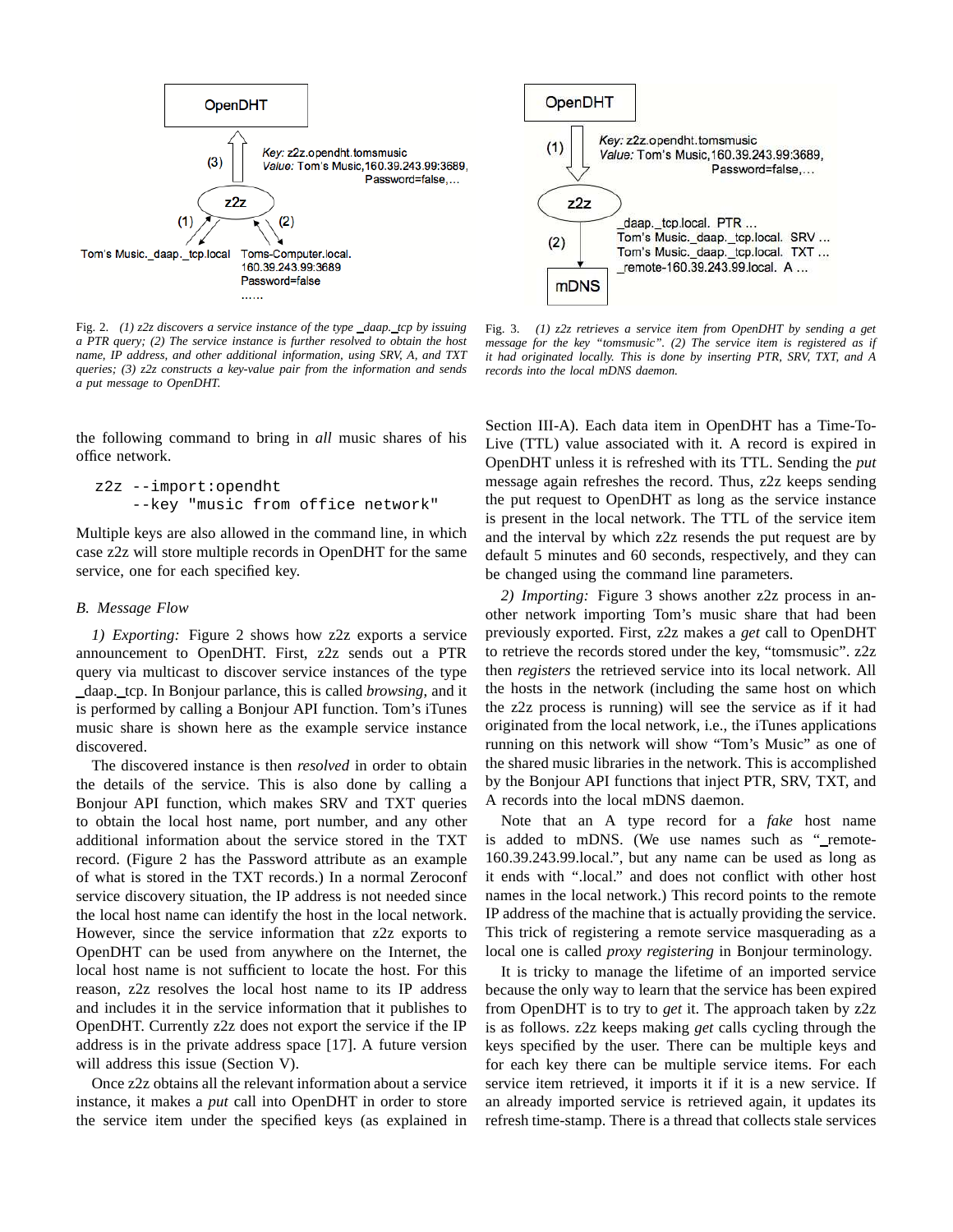(those that have not been refreshed for a while) and removes them from the network. The interval between *get* calls and the stale threshold are by default 10 seconds and 5 minutes, respectively, and they can be changed using the command line parameters.

If there is another z2z process in the local subnet and it is exporting, the imported services will be discovered by that z2z exporter. We need a mechanism to prevent the exporter from exporting the imported service again. A short signature is added as a TXT attribute so that the exporter can distinguish the imported services from the native local services.

#### *C. Implementation*

*1) C++ Prototype:* The first prototype of z2z was implemented in C++ using the C version of the Bonjour client API. We developed and tested it in Mac OS X first and subsequently ported it to Windows. For OpenDHT access, we used the open-source xmlrpc-c library [18]. Using Cygwin environment [19], we were able to build and use the library in Windows as well.

This approach was problematic because the Bonjour client library in Windows uses the Winsock library, which is incompatible with Cygwin's socket-related functions. In particular, Cygwin's select() function fails when called with socket descriptors opened by the Bonjour library. Our workaround was to build two separate executables: one under native Windows environment (Microsoft Visual C++ compiler) and another under Cygwin environment (gcc compiler). The two executables communicated through a socket connection.

*2) Open-source Java Implementation:* The porting issues of the C++ prototype led us to rewrite z2z from scratch in Java. We used the Java version of the Bonjour client API, and for OpenDHT access, we used Apache XML-RPC [20]. The Zeroconf-to-Zeroconf Toolkit, version 1.0, was released under BSD license and is now available for download from SourceForge.net [21].

It is developed and tested under Mac OS X and Windows. In Windows, it requires Bonjour for Windows available from Apple [22]. (Bonjour for Windows is also automatically installed when iTunes is installed.) The support for Linux or other POSIX-compliant platforms providing Zeroconf through Avahi is planned for a future version.

*3) Implementation Issues:* The proxy registering mechanism described in Section III-B2 is unfortunately not available in the current Java Bonjour client API. The problem is that the current version of Java Bonjour API does not provide a way to inject a type A record into the local mDNS daemon. (The C API does provide this functionality.) As a workaround, z2z currently does a reverse lookup on the IP address and puts in the real, global host name as the value of the SRV record representing the service instance (as opposed to the fake .local name used when proxy registering is available). This eliminates the need of adding a type A record, but it makes it impossible to import services from those IP addresses that are reachable, but do not have global names associated with

them. For example, two private address networks might be connected through a router.

A better workaround might be to use the fake .local host names, but instead of injecting a type A record into mDNS, z2z can listen for multicast and answer the A query itself. We will consider implementing this solution in a future version if the proxy registering API continues to be unavailable in the Java Bonjour client library.

The Bonjour API function for registering a service takes as a parameter the network interface index for which the service is registered. Usually it is set to a special value indicating all available interfaces. An interesting value one can pass here is one that indicates that the service should be registered for the local machine only. This option is supposed to register a service in such a way that it is only visible on the machine that registered the service, not any other host in the same local network. This is useful in z2z because it is sometimes undesirable to pollute the network with the imported services that are intended only for a single user. It is an issue especially in a large bridged wireless network where mDNS traffic can have a significant impact on the network performance. (See [23] for an example of such networks.)

Unfortunately, we were not able to incorporate this feature into z2z successfully. Under certain conditions, registering services for local machine only caused internal errors on the mDNS daemon in Mac OS X. Another problem with this option is that certain applications (iTunes being one of them) ignore the services registered in such a way, severely limiting the usefulness of the option.

#### IV. RELATED WORK

Apple's solution for Zeroconf beyond local link is Widearea Bonjour [24]. Wide-area Bonjour replaces the Multicast DNS in Bonjour with the conventional unicast DNS, thereby removing the link-local confinement of Bonjour services. This comes at a cost of setting up and maintaining a real DNS server, which makes Wide-area Bonjour unsuitable for a discovery solution for transient or ad hoc services. Moreover, the client hosts need to know the DNS servers to which they can send queries and publish services. In short, Wide-area Bonjour requires *configuration*.

We believe that z2z is the first attempt at interconnecting Zeroconf subnets using a DHT-based peer-to-peer network. But there have been a number of attempts at making Zeroconf services available beyond the local subnet.

Rendezvous Proxy [25] offers a simple GUI interface for a user to enter the information about a remote Zeroconf service, such as the IP address and port number where the service can be found. It makes the service available locally by performing the proxy registration, the same technique described in Section III-B2. It is intended as a way to establish a simple point-to-point connection when the user knows the exact nature and location of the service that he wishes to bring into his local network.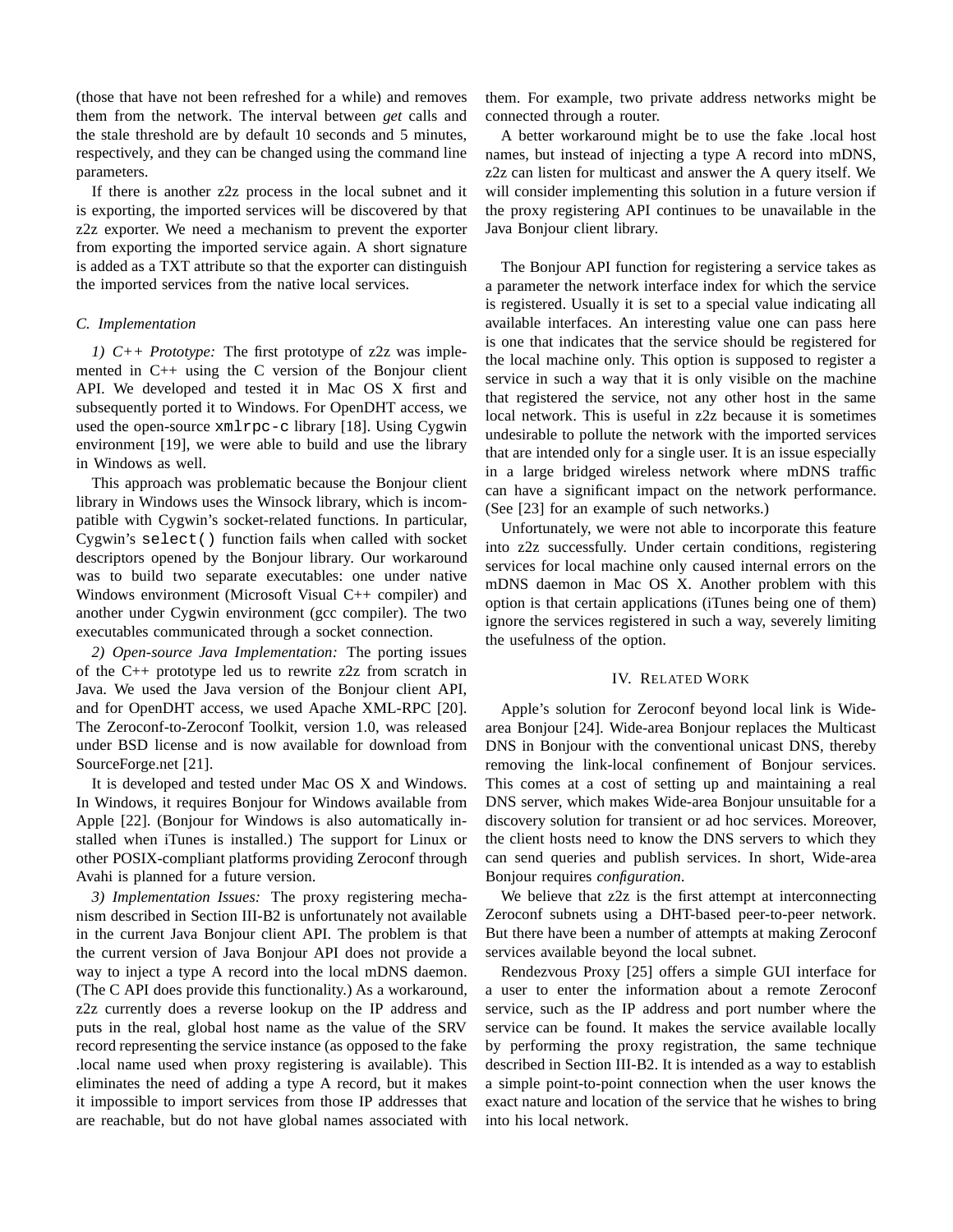LogMeIn Hamachi [26] is a peer-to-peer virtual private network (VPN) solution that provides a virtual LAN connectivity over the Internet. Service discovery is not the main focus of this solution, but Zeroconf is claimed to work in the virtual LAN environment. The fact that it operates on top of a virtual LAN imposes a practical limit on the number of networks it can connect.

Simplify Media [27] applies the idea of social network to iTunes music sharing. Instead of the open peer-to-peer network used by z2z, it uses a private social network to enable iTunes music sharing among friends. Currently Simplify Media is an iTunes-only solution, whereas z2z is a generic solution for all Zeroconf services.

# V. DISCUSSION AND FUTURE WORK

The current implementation of z2z allows multiple z2z processes running in a network to export or import the same set of services. Normally this is not a problem. When a service is exported to OpenDHT by multiple z2z processes, the effect is simply that the service gets refreshed more frequently. When a service is imported into a network by multiple z2z processes, Bonjour recognizes that the DNS resource records being registered are identical, and it treats them as the redundant announcements for a single service. In fact, Apple suggests this as a possible fault-tolerance mechanism [28].

The effect of such redundant registrations on a large local area network, however, needs to be investigated. The multicast traffic from mDNS can have a significant impact on the performance of a large network. This has led some network operators to employ filtering of mDNS traffic [23]. We plan to investigate if, and to what extent, the presence of z2z processes exacerbate the problem. If the redundant registration turns out to be a significant factor, it is straightforward to ensure that only one z2z process is responsible for importing a given remote service.

On the export side, we can eliminate the redundant OpenDHT refreshes by ensuring that only one z2z process is exporting a service type under a given key. This can be implemented using Bonjour. A z2z process can advertise a name constructed from the service type and the key that it intends to export, and then use Bonjour's built-in name conflict resolution mechanism to see if another z2z process is already exporting the type under the same key. It is unclear, however, that the reduction of OpenDHT calls outweighs the additional multicast traffic.

Privacy is another important consideration when z2z is used in a large network, especially when there are a large number of users, such as in a University campus network. When a user publishes a service using a Bonjour-enabled application (when a user shares his music library in iTunes for example), he expects his service to be available in the local network, but he may not be aware that the service can be carried outside the local network by z2z. Therefore we emphasize that z2z should be used in a way that respects the privacy of the users in the local network. It should be noted, however, that z2z does not introduce any new technology that

facilitates the invasion of privacy. One can easily browse and resolve the local services using many other readily available tools, and then post the information on a web page, for example.

Currently z2z does not work in a network behind a Network Address Translation (NAT) gateway. We plan to implement the NAT traversal techniques [29], [30] in z2z in order to make it useful in the network settings that employ NAT, such as most home networks.

Another area of improvement is searching for services. Currently in order to import a service from OpenDHT, the key under which the service was exported must be given exactly. Various extensions are possible. A hierarchical index can be built and stored in OpenDHT from a list of keywords possibly extracted automatically from the service name and the TXT record—in a manner similar to [31]. We can also replace OpenDHT with other DHT systems that support more complex queries.

#### **REFERENCES**

- [1] Zero Configuration Networking. [Online]. Available: http://www. zeroconf.org/
- [2] Apple Inc. [Online]. Available: http://www.apple.com/
- [3] Avahi. [Online]. Available: http://avahi.org/
- [4] Debian GNU/Linux. [Online]. Available: http://www.debian.org/
- [5] Ubuntu. [Online]. Available: http://www.ubuntu.com/
- [6] DNS-SD service types. [Online]. Available: http://www.dns-sd.org/ ServiceTypes.html
- [7] Zero Configuration Networking (zeroconf) Working Group charter. [Online]. Available: http://www.ietf.org/html.charters/OLD/ zeroconf-charter.html
- [8] S. Cheshire, B. Aboba, and E. Guttman, "Dynamic configuration of IPv4 link-local addresses," RFC 3927, May 2005. [Online]. Available: http://www.ietf.org/rfc/rfc3927.txt
- [9] S. Cheshire and M. Krochmal. (2006) Multicast DNS. Internet draft. [Online]. Available: http://files.multicastdns.org/ draft-cheshire-dnsext-multicastdns.txt
- [10] ——. (2006) DNS-based service discovery. Internet draft. [Online]. Available: http://files.dns-sd.org/draft-cheshire-dnsext-dns-sd.txt
- [11] S. Rhea, B. Godfrey, B. Karp, J. Kubiatowicz, S. Ratnasamy, S. Shenker, I. Stoica, and H. Yu, "Opendht: A public dht service and its uses," 2005. [Online]. Available: citeseer.ist.psu.edu/rhea05opendht.html
- [12] OpenDHT home page. [Online]. Available: http://opendht.org/
- [13] The Bamboo distributed hash table. [Online]. Available: http: //bamboo-dht.org/
- [14] XML-RPC home page. [Online]. Available: http://www.xmlrpc.com/
- [15] M. Castro, P. Druschel, A. Kermarrec, and A. Rowstron, "SCRIBE: A large-scale and decentralized application-level multicast infrastructure," *IEEE Journal on Selected Areas in communications (JSAC)*, vol. 20, no. 8, pp. 1489–1499, 2002. [Online]. Available: citeseer.ist.psu.edu/ castro02scribe.html
- [16] M. Freedman, K. Lakshminarayanan, and D. Mazieres, "Oasis: Anycast for any service," 2006. [Online]. Available: citeseer.ist.psu.edu/757191. html
- [17] Y. Rekhter, B. Moskowitz, D. Karrenberg, G. J. de Groot, and E. Lear, "Address allocation for private internets," RFC 1918, Feb. 1996. [Online]. Available: http://www.ietf.org/rfc/rfc1918.txt
- [18] XML-RPC for C and C++. [Online]. Available: http://xmlrpc-c. sourceforge.net/
- [19] Cygwin home page. [Online]. Available: http://www.cygwin.com/
- [20] Apache XML-RPC. [Online]. Available: http://ws.apache.org/xmlrpc/
- [21] Zeroconf-to-Zeroconf Toolkit (z2z). [Online]. Available: http: //sourceforge.net/projects/z2z/
- [22] Bonjour for Windows. [Online]. Available: http://www.apple.com/ support/downloads/bonjourforwindows.html